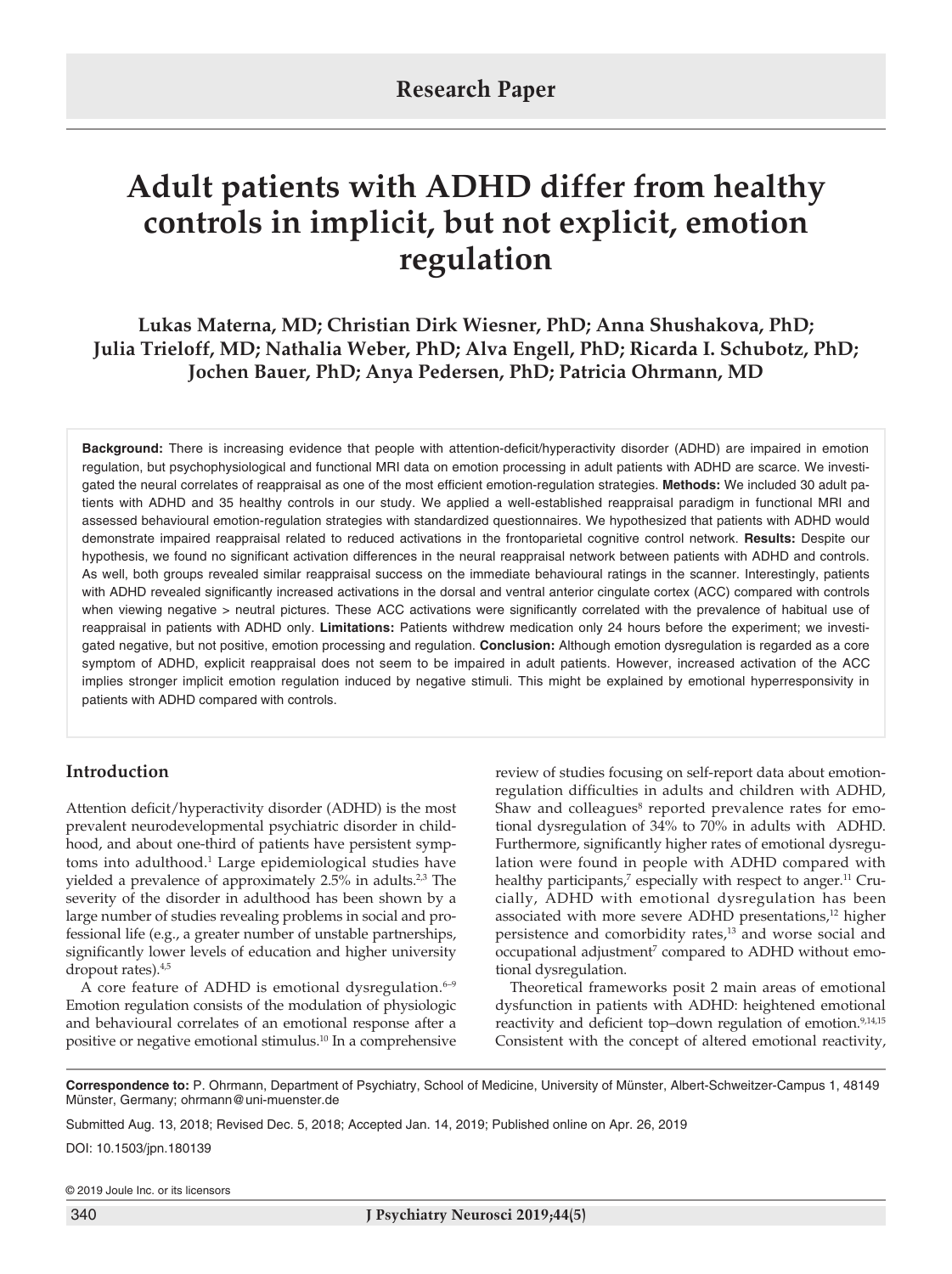previous functional MRI (fMRI) studies reported enhanced processing of emotional distractors during executive tasks in ADHD, reflected in valence-specific differential neural activation patterns in emotion regulation and salience brain networks.<sup>16,17</sup> Posner and colleagues reported increased activations of the medial prefrontal cortex (PFC),<sup>18</sup> whereas Passarotti and colleagues observed increased activations of the dorsolateral PFC and parietal cortex and decreased activations of the ventrolateral PFC during an emotional Stroop task in patients with ADHD.<sup>19</sup> The processing of fearful and neutral facial stimuli has been associated with increased amygdala activation.<sup>20,21</sup> It is noteworthy, however, that most studies on emotion regulation and processing have been conducted in pediatric or adolescent patients, which makes inference to adults difficult, given the developmental changes pertinent to the disorder and the ability to regulate emotions.<sup>1,17,22</sup> Moreover, while there is some evidence of altered emotional reactivity and interference control in ADHD, to our knowledge no MRI study has investigated the neural correlates of emotional dysregulation using a paradigm that directly targets emotion regulation. In our recent electrophysiological study on emotion regulation in patients with ADHD, we found elevated frontal late positive potential amplitudes during the viewing of negative pictures and during emotion regulation using reappraisal.<sup>23</sup>

Explicit emotion-regulation strategies include reappraisal, distraction and suppression. Reappraisal is the intentional reinterpretation of an emotion-eliciting stimulus to down- or upregulate the related emotional response.<sup>24</sup> It is the most well-studied emotion-regulation strategy and has repeatedly been associated with robust activations in cognitive control regions, including the ventrolateral and dorsolateral PFC, dorsal anterior cingulate cortex (ACC), inferior/superior parietal cortex, supplementary motor area, insula and striatum.25,26 Furthermore, habitual reappraisal compared with other emotion-regulation strategies has been associated with longer-lasting effects on emotions<sup>27-29</sup> and better interpersonal functioning and well-being.<sup>30,31</sup> Consequently, impaired reappraisal abilities in patients with ADHD present a promising target for treatment.

To shed light on the neural correlates of reappraisal in ADHD, we conducted an fMRI study using a reappraisal task adapted from Wager and colleagues.32 Based on the literature, we expected patients with ADHD to exhibit altered activations in the reappraisal network related to less successful downregulation of emotional responses.

# **Methods**

# *Participants*

We recruited 32 adult patients with ADHD from the outpatient clinic of the Departments of Psychiatry and Psychology at the University of Münster and 35 age- and sexmatched healthy controls using advertisements in local newspapers and Internet announcements. The sample partially overlapped with participants in our previous study using event-related potential techniques to investigate emotion regulation in ADHD.<sup>23</sup>

Exclusion criteria for both groups were as follows: psychotic disorder, bipolar disorder, severe major depressive episode within the last 5 years, obsessive–compulsive disorder, substance use disorder, neurologic disorders, serious head injury and IQ < 80. For healthy controls, exclusion criteria were current or past psychiatric disorders and abovethreshold symptoms of ADHD. One patient was excluded because of current major depressive disorder, and another patient terminated MRI scanning prematurely. The final sample consisted of 30 patients with ADHD (20 combined subtype and 10 inattentive subtype) and 35 healthy controls.

All participants were screened using the Adult ADHD Self-Report Scale (ASRS).<sup>33</sup> In patients with ADHD, diagnoses were verified by a trained clinical psychologist or psychiatrist with the Diagnostic Interview for ADHD in Adults (DIVA 2.0).34 We assessed current ADHD symptom severity and childhood manifestation of ADHD using the German version of the ADHD Self-Report Scale (ADHD-SB)<sup>35</sup> and the German short version of the Wender Utah Rating Scale  $(WURS-K)<sup>36</sup>$  respectively. We evaluated all participants for psychiatric (co)morbidity using the Structured Clinical Interview for DSM-IV (SCID).37 Comorbid disorders in the ADHD group included dysthymic disorder (*n* = 2), panic disorder  $(n = 1)$  and social phobia  $(n = 1)$ .

We estimated intellectual ability using the Vocabulary and Matrix Reasoning subtests from the German version of the Wechsler Adult Intelligence Scale (WAIS-IV)<sup>38</sup> and assessed attention using the Frankfurt Attention Inventory (FAIR-2).39 We analyzed emotion-regulation strategies using the German version of the Emotional Regulation Questionnaire (ERQ).<sup>40</sup> For participants' self-appraisal of emotional competence, we used a German self-report questionnaire (SEK-27).<sup>41</sup> We assessed depressive symptoms using the Beck Depression Inventory II (BDI-II).42

Nine patients with ADHD were taking stimulant medications (methylphenidate or amphetamine sulfate). These patients discontinued their stimulant medication 24 hours before scanning. The study was carried out in accordance with the latest version of the Declaration of Helsinki (2013) and was approved by the local medical ethics committee (Ethics Committee of the Medical Council of Westphalia and the Westphalia Wilhelms-University Muenster). All participants provided written informed consent and were financially reimbursed for their participation in the study at an hourly rate of €10.

# *Stimuli and procedure*

For the fMRIs, we adapted a reappraisal task developed by Wager and colleagues.<sup>32</sup> We selected pictures from the International Affective Picture System<sup>43</sup>: 16 negative images (valence [mean  $\pm$  standard deviation (SD)] 2.36  $\pm$  0.69, arousal 5.89 ± 0.48; codes 1113, 1070, 2703, 2800, 6415, 9500, 6570, 6563, 3181, 3180, 9075, 9040, 9520, 9530, 9920 and 9908) and 8 neutral images (valence  $5.04 \pm 0.20$ , arousal  $2.97 \pm 0.49$ ; codes 2214, 2383, 2026, 2495, 2850, 7035, 7080 and 7178). Participants were asked to view (neutral and negative pictures) or reappraise (negative pictures only). Negative pictures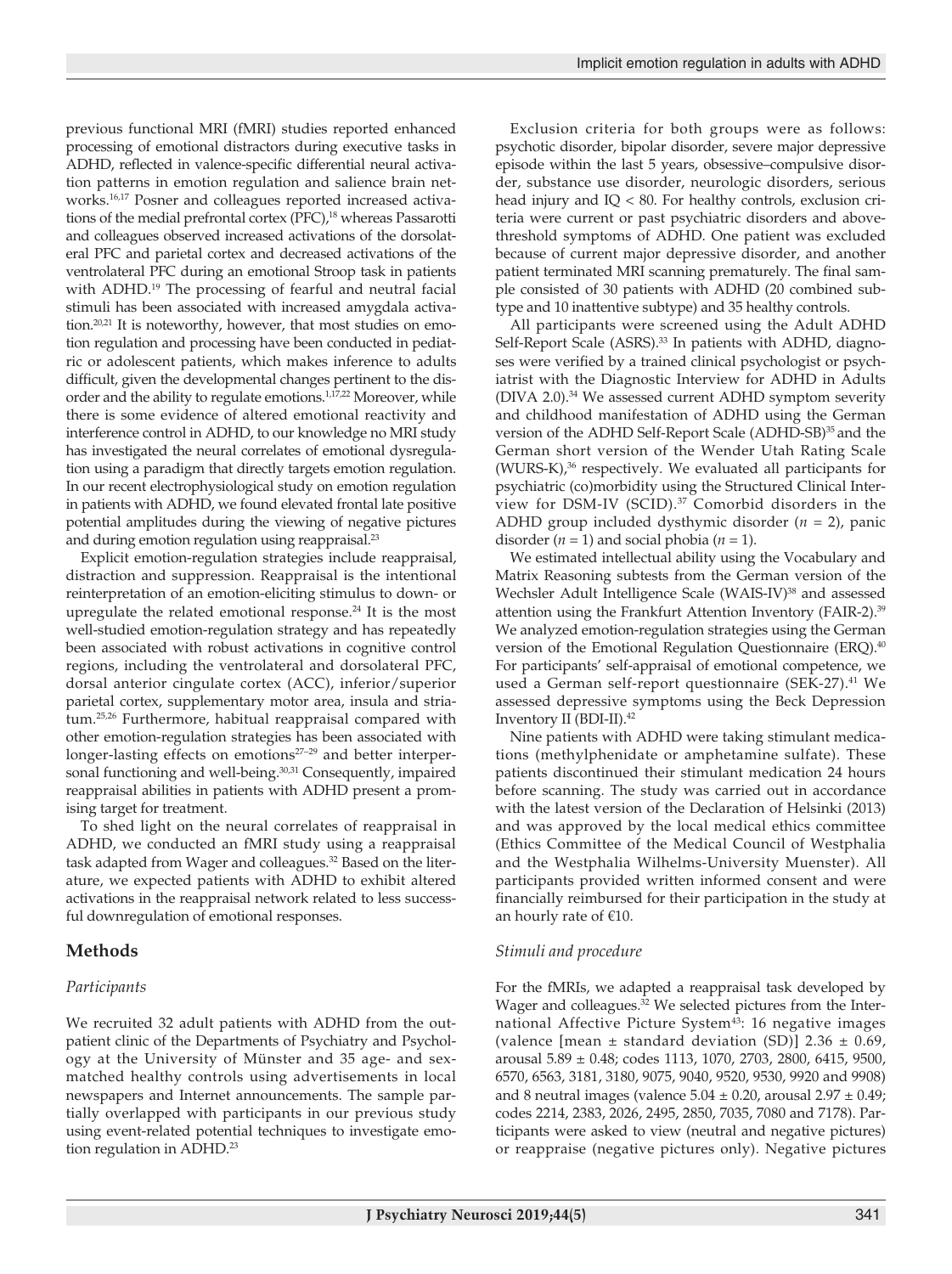were counterbalanced across the negative view and reappraise conditions. Two versions of the pictures were randomly applied: negative images from the negative view and reappraise conditions in version A were exchanged with their corresponding images in version B. The 2 sets were matched for valence (*) and arousal (* $*t* = 0.33,$  $p = 0.74$ ). Prior to scanning, participants received detailed instructions for the emotion-regulation task. For the reappraise task, participants were asked to decrease their negative emotional response by reinterpreting the depicted event in a less negative manner (e.g., a person is trying to help or comfort an injured person). Each participant completed several training trials to correctly understand the reappraisal technique.

Stimuli were presented with an fMRI projection system using Inquisit 3 software.<sup>44</sup> Each trial started with the instruction "view" or "reappraise" presented for 2000 ms, followed by a fixation cross displayed for 4000 ms. Neutral or negative pictures were shown for 10000 ms. For the view condition, the instruction was presented on a light grey background and the image was framed in the same colour. For the reappraise condition, the instruction background and image frame were light green. After each view or reappraise condition, a back screen was displayed, jittered between 2000 and 5000 ms, followed by a written instruction ("How do you feel?") for 10000 ms; during this period, participants rated the degree to which they had experienced a negative emotional reaction to the preceding picture on a 4-point Likert scale (neutral, slightly negative, very negative, and extremely negative). Ratings were performed by pressing 1 of 4 buttons (2 on the right side and 2 on the left side) connected to a response box using optical fibres. Finally, a fixation cross with a jittered duration of 4000 ms to 7000 ms was presented before the next trial was initiated. The sequence of trials was randomly arranged. Participants completed 8 trials in each condition, for a total of 24 trials. The duration of the experiment was 11 minutes, 36 seconds.

#### *Image acquisition*

We acquired whole-brain blood oxygen level–dependent fMRI data using a 3 T scanner (PRISMA Fit, Siemens). For functional  $T_2^*$ -weighted images, we used an echo-planar single-shot gradient echo pulse sequence (matrix 64 mm  $\times$ 64 mm, repetition time 3000 ms, echo time 30 ms, field of view 240 mm, 30 axial slices at 3.5 mm). In the same session, we acquired a high-resolution  $T_1$ -weighted anatomic image to aid with spatial normalization (3D MP-RAGE; matrix  $256 \times 256$ , repetition time 2130 ms, echo time 2.3 ms, inversion time 900 ms, flip angle 8°, field of view 256 mm, 196 sagittal slices at 1.0 mm).

#### *Functional MRI analyses*

#### **Preprocessing**

We analyzed the anatomic  $T_1$  and functional  $T_2^*$  images using SPM12 (Wellcome Department of Cognitive Neurology). First, functional images were realigned to correct for rigid body motion. Then, the individual anatomic image was coregistered to the mean functional image computed during realignment. High-resolution anatomic images were normalized to Montreal Neurological Institute (MNI) space using the unified segmentation algorithm. The normalization parameters from the previous step were applied to the functional images, which were then resliced to a resolution of 2 mm3 . Finally, functional images were smoothed using an isotropic 8 mm3 full-width at half-maximum Gaussian kernel. The individual mean functional images were segmented, and a brain mask for the whole group was computed using grey and white matter segments.

#### **Data analyses**

On the first level, individual general linear models were specified using regressors for "neutral view," "negative view," "reappraise," "instructions," "ratings" and the 6 movement parameters from the realignment. The models were estimated for the voxels specified by the explicit brain mask that was computed during preprocessing. Activation maps for the 3 conditions of interest were computed using simple *t* contrasts. On the second level, we specified a mixed analysis of variance (ANOVA) model with the between-subject factor group (ADHD v. controls) and the within-subject factor condition (neutral view, negative view or reappraise), and we used subsequent *t* contrasts. We based the whole-brain analysis of main effects on family-wise error (FWE)–corrected voxels at  $p_{\text{FWE}}$  < 0.05 and used a cluster-wise (CWC) FWE correction for multiple comparisons at  $p_{\text{CWC,FWE}} < 0.05$  and a cluster extent threshold of  $k = 20$ . The main effects were evaluated using the contrasts negative view > neutral view and reappraise > negative view. The whole-brain analysis of the interaction effects was done using an uncorrected  $p = 0.001$  and a cluster extent of 240 voxels to assure a corrected FWE rate for clusters of  $p < 0.05$  as recommended by Eklund and colleagues<sup>45</sup> and Woo and colleagues.<sup>46</sup> We evaluated the interaction effects comparing the aforementioned contrasts between groups. Significant clusters from statistical parametric maps were anatomically labelled by examining the MNI coordinates using the AAL toolbox for SPM12.47,48

To test the robustness of our results, we recalculated the ANOVA and contrasts described above using potential nuisance variables as covariates. To control for the effects of methylphenidate, we included medication (yes/no) as a covariate. To control for the effects of depression, we included the BDI-II sum score as a covariate.

#### *Correlations*

A repeated criticism is that brain–behaviour correlations have shown inflated and unrealistically high correlation coefficients.49,50 To avoid inflation because of multiple testing, we restricted our analyses to clusters that were significantly different between patients and controls for the 2 main effects (negative view > neutral view and reappraise > negative view). From the second-level model, we extracted the first eigenvariate of the respective cluster of the con-image for each participant and contrast. Eigenvariate values were correlated with the subscales of the ERQ (suppression and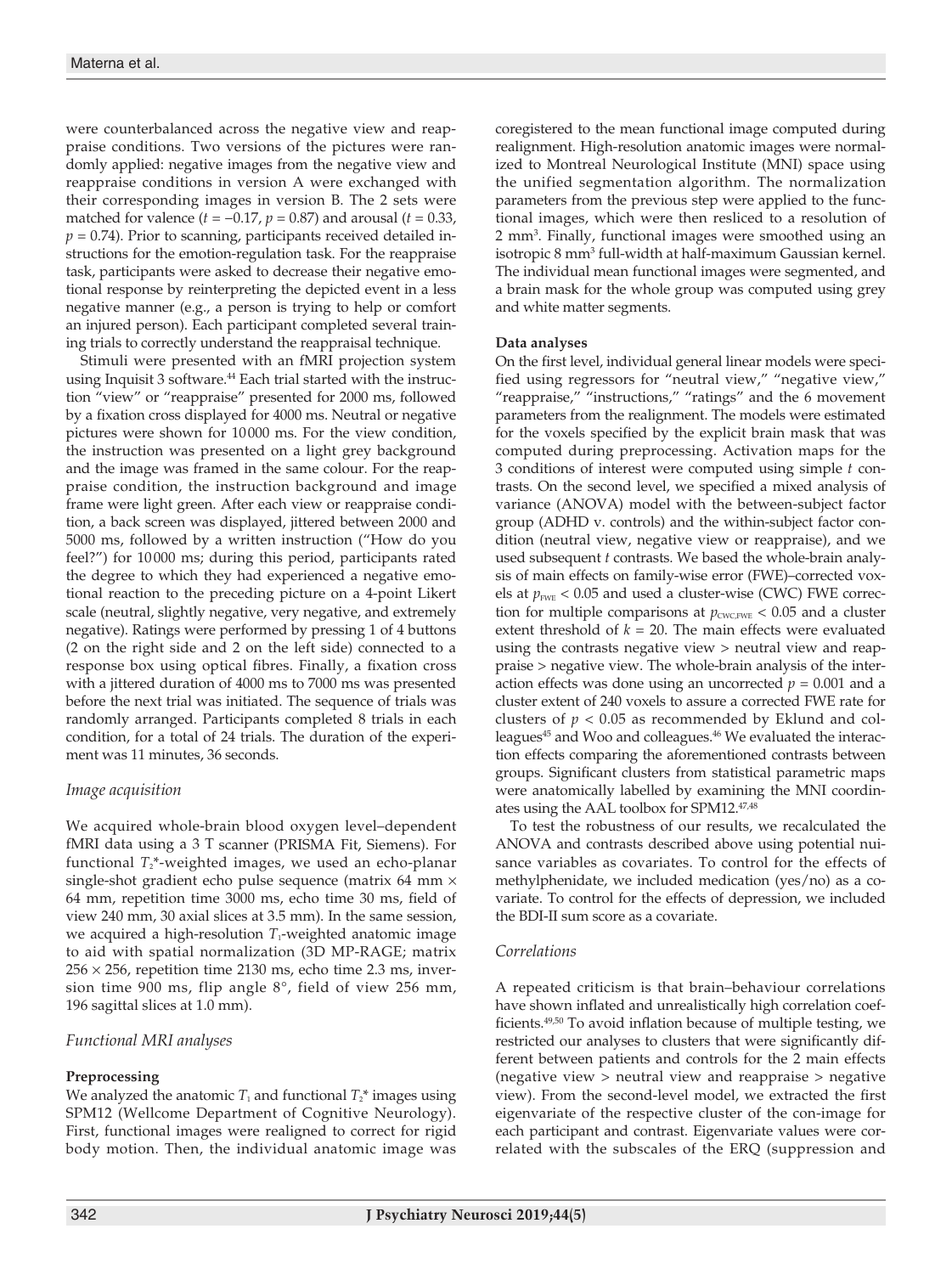reappraisal) using Pearson coefficients. We calculated the correlation coefficients for both groups separately, tested each of them against the null hypothesis and compared the group coefficients using Fisher *z*.

#### *Behavioural data*

To compare groups regarding the clinical data, we used independent sample *t* tests. We carried out the analyses with SPSS version 24.0.0.1 (SPSS Inc.). We set  $p < 0.05$  as the threshold for statistical significance. We analyzed the ratings of the images in the scanner using mixed-model repeatedmeasures ANOVA using group (ADHD and healthy controls) and condition (neutral view, negative view and reappraise). Owing to a technical error of the response box during testing, the ratings of 3 healthy controls were not included in the analyses. Significant main effects were followed up using post hoc *t* tests with Bonferroni-adjusted *p* values.

#### **Results**

#### *Participants*

Demographic and clinical sample characteristics are presented in Table 1. Patients did not differ with respect to any demographic variable except for a slightly reduced mean years of education in the ADHD group compared with healthy controls.

#### *Functional MRI*

First, we evaluated the main effects of viewing negative images compared with neutral images and reappraising negative images compared with viewing negative images as a proof of the validity of the paradigm. The contrast negative view > neutral view revealed significant activations in a widely distributed neural network encompassing 4 large clusters in the frontal, temporal, parietal and occipital lobes (left side of Fig. 1 and Appendix 1, Table S1, available at jpn.ca/180139-a1). More precisely, activations were located bilaterally in the superior and inferior frontal gyri, the superior and inferior parietal gyri, the middle occipital gyri and the middle temporal gyri, as well as in the left insula, left precuneus, left supplementary motor area and left postcentral gyrus. The contrast reappraise > negative view revealed significant activations in a neuronal network made up of the frontotemporoparietal lobes (right side of Fig. 1 and Appendix 1, Table S2). The clusters included the bilateral superior, middle and inferior frontal gyri; the insula; the bilateral middle temporal gyri and the right superior temporal gyrus; the inferior parietal gyri; the angular gyri; the supplementary motor area; the right supramarginal gyrus; and the left caudate nucleus and putamen.

Next, we analyzed the main effects of group and the interaction effects of group  $\times$  condition. We found no significant main effects of group; neither the contrast ADHD > healthy controls nor the opposite comparison revealed any significant activation. Only 1 interaction effect reached significance: the comparison ADHD (negative view > neutral view) > healthy controls (negative view > neutral view) resulted in 3 clusters in the dorsal and ventral ACC (Fig. 2 and Table 2). This interaction effect proved to be robust. The analysis of covariance (ANCOVA) encompassing the covariate medication essentially reproduced the results. The first cluster in the right ACC was almost identical ( $p_{\text{FWE}} = 0.009$ ,  $k = 387$ ). However, clusters 2 and 3 from the ANOVA emerged as 1 large cluster in the ANCOVA ( $p_{FWE} = 0.001$ ,  $k = 619$ ). The ANCOVA encompassing the covariate depression revealed 1 large significant cluster in the left and right ACC ( $p_{\text{FWE}}$  < 0.001,  $k = 1118$ ) encompassing the 3 clusters from the ANOVA. In summary, neither medication nor depression was responsible for the depicted interaction effect.

Because 4 of the patients with ADHD had comorbidities, we reanalyzed our data and excluded these 4 patients; we found no differences in our results.

Analyses of ratings in the scanner after each trial revealed a significant main effect of condition ( $F_{2,59}$  = 65.37,  $p < 0.001$ ,  $\eta_{\rm p}^2$  = 0.69). Post hoc tests showed that negative images induced a significantly more negative emotion (mean  $\pm$  SD, 2.92  $\pm$  0.68) than neutral images (3.89  $\pm$  0.20;  $t_{61}$  = 11.58,

| Table 1: Study sample characteristics |                               |                      |         |  |  |  |  |  |  |
|---------------------------------------|-------------------------------|----------------------|---------|--|--|--|--|--|--|
| ADHD $(n = 30)^{*}$                   | Healthy controls $(n = 35)^*$ | Statistical test     | p value |  |  |  |  |  |  |
| 19/11                                 | 19/16                         | $\gamma^2$ , = 0.545 | 0.461   |  |  |  |  |  |  |
| $31.40 \pm 8.21$                      | $28.89 \pm 7.77$              | $U = 417.50$         | 0.156   |  |  |  |  |  |  |
| $11.79 \pm 1.40$                      | $12.35 \pm 1.15$              | $U = 346.00$         | 0.039   |  |  |  |  |  |  |
| $41.79 \pm 9.45$                      | $44.03 \pm 5.89$              | $t_{4311} = -1.10$   | 0.279   |  |  |  |  |  |  |
| $20.62 \pm 2.80$                      | $20.66 \pm 3.00$              | $U = 488.00$         | 0.791   |  |  |  |  |  |  |
| $0.91 \pm 0.08$                       | $0.94 \pm 0.04$               | $U = 371.00$         | 0.092   |  |  |  |  |  |  |
| $38.59 \pm 10.56$                     | $11.18 \pm 7.99$              | $U = 25.50$          | < 0.001 |  |  |  |  |  |  |
| $32.48 \pm 8.80$                      | $5.12 \pm 3.77$               | $U = 1.50$           | < 0.001 |  |  |  |  |  |  |
| $16.00 \pm 9.94$                      | $2.40 \pm 2.90$               | $U = 76.50$          | < 0.001 |  |  |  |  |  |  |
|                                       |                               |                      |         |  |  |  |  |  |  |

ADHD = attention-deficit/hyperactivity disorder; ADHD-SR = ADHD Self Report Scale; BDI-II = Beck Depression Inventory II; FAIR-Q = Frankfurt Attention Inventory performance quality index; WAIS-IV = Wechsler Adult Intelligence Scale; WURS-K = Wender Utah Rating Scale, German short version.

\*Unless otherwise indicated, data are mean  $\pm$  standard deviation. †Mann–Whitney–Wilcoxon test.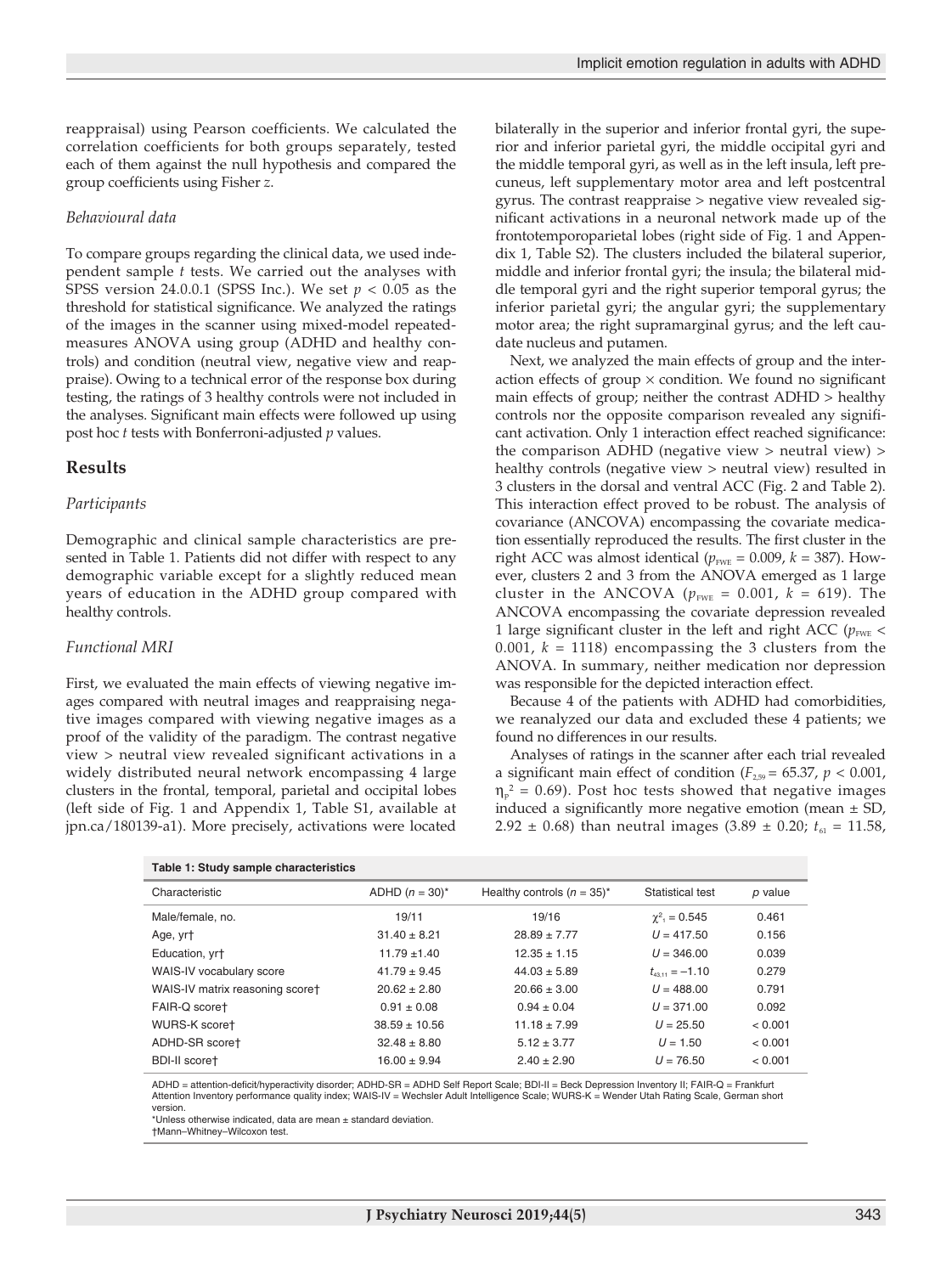

**Fig. 1:** Main effects of negative view and reappraisal. The displayed clusters survived correction for multiple comparisons at  $p_{\text{cwc,CFWE}}$  < 0.05, at a cluster extent threshold of  $k = 20$  based on corrected voxels at  $p_{\text{FWE}} < 0.05$ . The contrast maps are projected onto the normalized MRIcron template brain. CWC = cluster-wise correction; FWE = family-wise error correction.



**Fig. 2:** Interaction effect for patients with ADHD (negative view > neutral view) > healthy controls (negative view > neutral view). The reported clusters survived correction for multiple comparisons at  $p_{\text{CWC,FWE}} < 0.05$ , at a cluster extent threshold of  $k = 240$  based on uncorrected voxels at *p* < 0.001. The contrast maps are projected onto the normalized MRIcron template brain. The bar graph depicts the eigenvariates of the first cluster in the right dorsal ACC. The bars represent activation of the cluster during all 3 conditions, but the contrast was significant only for the interaction. This figure shows that this area of the ACC was similarly activated in both groups during reappraisal. ACC = anterior cingulate cortex; ADHD = attention-deficit/hyperactivity disorder.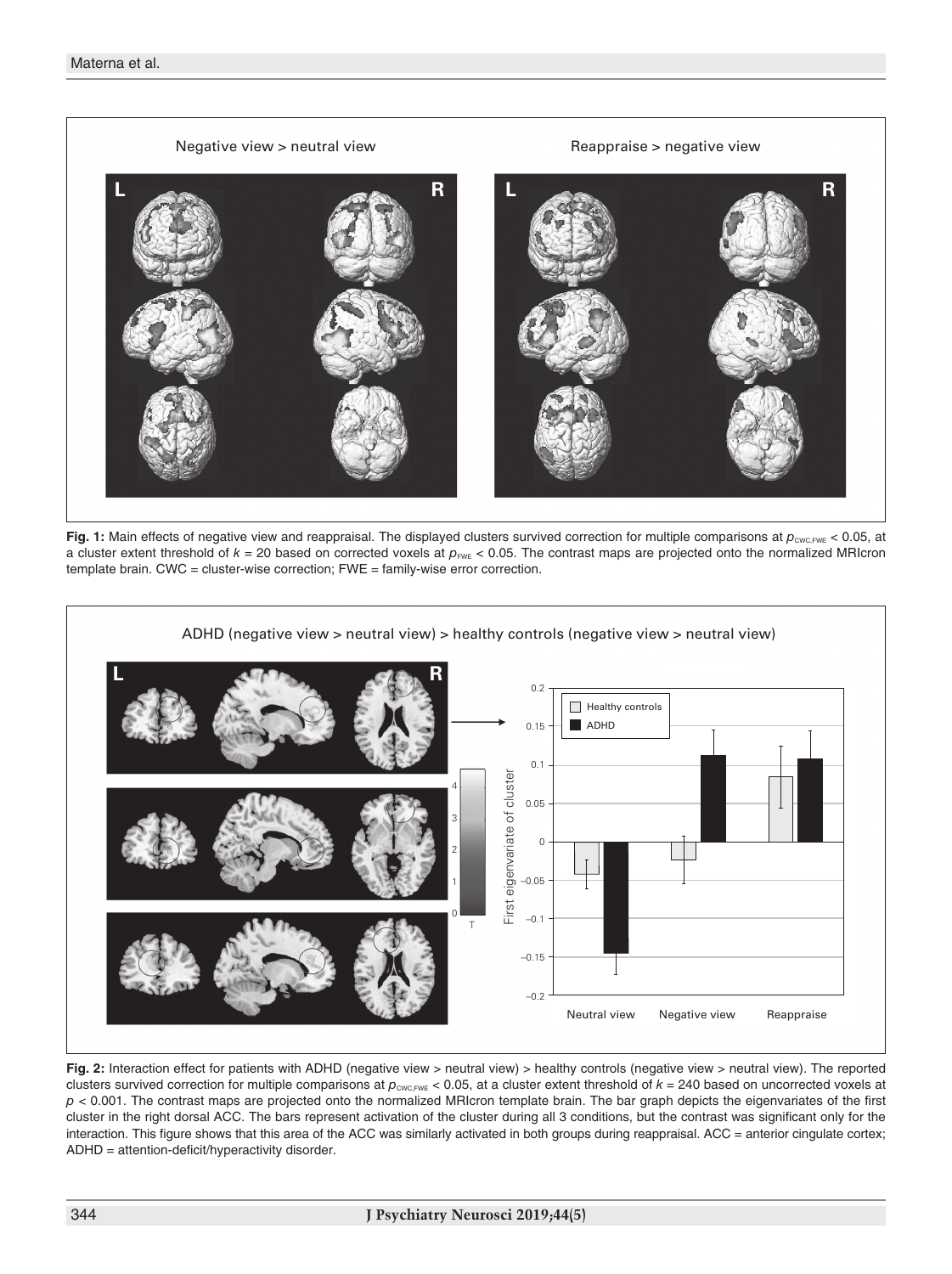$p < 0.001$ ,  $d = 1.804$ ), and negative reactions to negative pictures were significantly less negative in the "reappraise" condition (3.30  $\pm$  0.55) than in the "negative view" condition ( $t_{64}$  = 6.01,  $p < 0.001$ ,  $d = 0.55$ ), indicating successful reappraisal. The effects of group and the group  $\times$  condition interaction were not significant.

To better delineate the power of our study, we performed a computation of the required sample size, which may help to assess the validity of our data. The required minimum sample size ( $n \ge 16$ ) to obtain a power of at least 0.95 was estimated using G\*Power ( $f = 0.5$ ,  $\alpha = 0.05$ ,  $\beta - 1 > 0.95$ , 2 groups, 2 conditions,  $r = 0.5$ .<sup>51</sup> We inferred the effect size from the meta-analyses of Picó-Pérez and colleagues<sup>52</sup> and Wang and colleagues.53

#### *Questionnaires*

Healthy controls reported significantly higher use of reappraisal strategies (ERQ reappraisal: ADHD 22.97 ± 7.58, healthy controls 27.14 ± 6.05, *t* = 2.40, *p* = 0.020) while ADHD patients engaged in suppression more regularly (ERQ suppression: ADHD 15.38  $\pm$  5.37, healthy controls 11.40  $\pm$  4.10, *t* = −3.28, *p* = 0.002). As well, patients with ADHD showed elevated depression scores compared with healthy controls (BDI-II: ADHD 16.00 ± 9.94, healthy controls 2.40 ± 2.90, *t* = −7.72, *p* < 0.001) and estimated their emotional competence more negatively than healthy controls (SEK-27: ADHD 54.29  $\pm$  13.98, healthy controls  $81.70 \pm 12.29$ ,  $t = -8.06$ ,  $p < 0.001$ ).

#### *Correlations*

We did not find significant activation differences between patients and controls for reappraise > negative view, so we did not perform any further analyses.

As reported before, in the contrast negative view > neutral view, 3 clusters in the ACC were significantly more strongly activated in patients with ADHD than in healthy controls. Therefore, we correlated these significant activations with the subscales of the ERQ in ADHD patients and controls separately; the habitual preference for reappraisal correlated positively with all 3 clusters in patients with ADHD but not in healthy controls, and 2 of the coefficients were significantly larger in patients with ADHD than in healthy controls (Table 3). As an example, the correlations of habitual reappraisal with the first cluster in the ACC are shown in Figure 3. Habitual suppression did not correlate with the activated clusters, in healthy controls or in patients with ADHD.

#### **Discussion**

This study was the first to investigate the neural correlates of emotion regulation related to reappraisal in adults with ADHD compared with healthy controls using fMRI. Contrary to our hypothesis, we did not find significant differences in the neural reappraisal networks between patients with ADHD and healthy controls. Additionally, at a behavioural level, reappraisal equally attenuated the negativity

**Table 2: Interaction effect, patients with ADHD (negative view > neutral view) > healthy controls (negative view > neutral view)**

|                                                                                                                                                                                   | Cluster*          |     | Voxel          |                                  |
|-----------------------------------------------------------------------------------------------------------------------------------------------------------------------------------|-------------------|-----|----------------|----------------------------------|
| Anatomic regions                                                                                                                                                                  | $p_{\text{corr}}$ | k   | $t_{\rm peak}$ | MNI coordinates, $x$ , $y$ , $z$ |
| Right anterior cingulate cortex, right medial superior frontal gyrus,<br>right superior frontal gyrus                                                                             | < 0.009           | 389 | 4.57           | 14, 44, 22                       |
| Right anterior cingulate cortex, right medial orbital frontal gyrus,<br>left anterior cinquiate cortex, right medial superior frontal gyrus,<br>left medial orbital frontal gyrus | < 0.030           | 281 | 4.12           | $10, 44, -4$                     |
| Left anterior cinquiate cortex, left medial superior frontal gyrus                                                                                                                | 0.016             | 334 | 4.10           | $-16.34.20$                      |

ADHD = attention-deficit/hyperactivity disorder; CWC = cluster-wise correction; FWE = family-wise error correction; *k* = cluster size; MNI = Montreal Neurological Institute;  $p_{corr}$  = whole-brain-corrected cluster p values;  $t_{post}$  = *t* values of the peak voxel of the cluster.

 $*$ The reported clusters survived correction for multiple comparisons at  $p_{\text{CWC,DMC}} < 0.05$ , at a cluster extent threshold of  $k = 240$  based on uncorrected voxels at  $p < 0.001$ . Only anatomic regions overlapping at least 5% with the cluster are reported. The order of the anatomic labels reflects the amount of overlap with the activated clusters.

> **Table 3: Correlation of habitual reappraisal (Emotion Regulation Questionnaire) with the 3 activated clusters of the interaction effect, patients with ADHD (negative view > neutral view) > healthy controls (negative view > neutral view)\***

|                      | Healthy controls |       | <b>ADHD</b> |       | <b>Difference</b> |       |
|----------------------|------------------|-------|-------------|-------|-------------------|-------|
| Cluster              |                  | р     |             | р     | z                 | р     |
| Cluster 1            | 0.079            | 0.652 | 0.512       | 0.005 | $-1842$           | 0.033 |
| Cluster <sub>2</sub> | 0.051            | 0.773 | 0.389       | 0.037 | $-1.362$          | 0.087 |
| Cluster 3            | $-0.070$         | 0.690 | 0.452       | 0.014 | $-2112$           | 0.017 |

ADHD = attention-deficit/hyperactivity disorder.

\*We computed Pearson correlation coefficients for both groups and compared them using Fisher *z* and normal distribution. However, the same pattern of correlations arises when nonparametric Spearman coefficients that are less susceptible to distorted distributions are computed.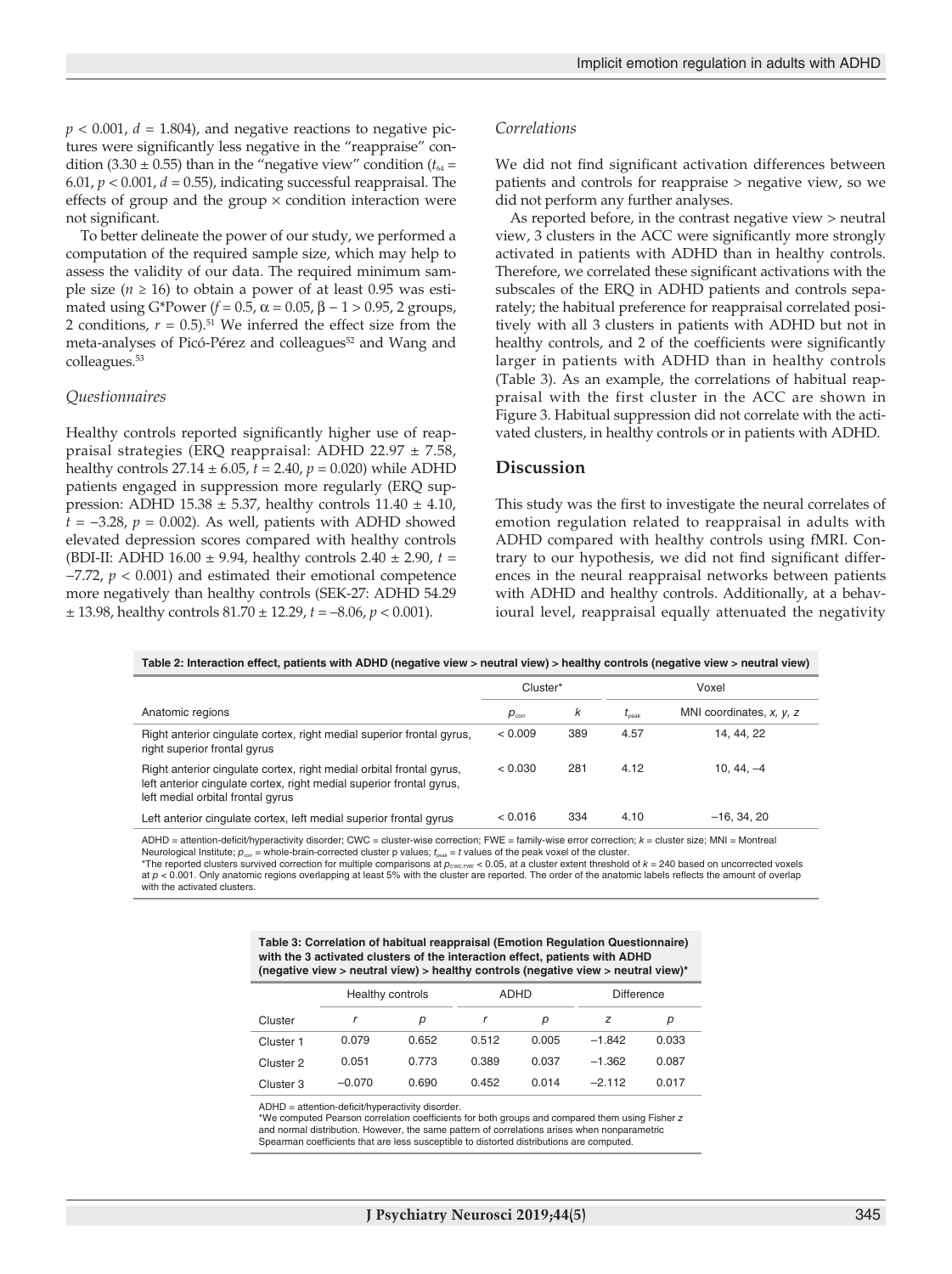ratings of emotional pictures in both groups. Thus, our data do not support the hypothesis of impaired emotion regulation in patients with ADHD when explicit strategies such as reappraisal are used. Overall, the activation patterns related to reappraisal in both groups closely comprised the reappraisal network described by Buhle and colleagues,<sup>26</sup> Kohn and colleagues $54$  and Ochsner and colleagues.<sup>25</sup> In these meta-analyses, reappraisal strategies were consistently related to cognitive control regions, including the dorso- and ventrolateral PFC, the medial PFC including the dorsal ACC, the posterior parietal gyri, the angular gyrus and the temporal gyri, brain regions that are in line with psychological models emphasizing the role of domain-general cognitive control processes in the regulation of emotion.55

Interestingly, patients with ADHD showed increased activations in the dorsal and ventral ACC compared with healthy controls during the presentation of negative images contrasted with neutral images. In this view condition, participants were asked to focus on the images and not avoid looking at them. In this way, they were asked to prevent the use of an explicit emotion-regulation strategy: distraction or attention deployment. Therefore, the observed neural activation differences in the dorsal and ventral ACC relate to differential emotional reactivity and/or processing of negative stimuli in patients with ADHD and healthy controls.

Subdivisions of the ACC have been implicated in different emotional processes. While the dorsal ACC is associated with the (re)appraisal of emotional stimuli and emotion generation, the ventral ACC (further divided into the pregenual and subgenual ACC) is associated with the inhibition and suppression of emotions.56,57 Additionally, the computational model of emotion regulation by Etkin and colleagues<sup>58</sup> places the ventral ACC–ventromedial PFC in the centre of (model-free) implicit emotion regulation characterized by decisions based on prediction error: an efficient, fast, but not very flexible strategy. Consequently, activation of the ventral ACC–ventromedial PFC reflects experience-dependent changes in the value of emotion-regulation behaviour based on prediction error feedback. Model-based control is characterized by application of rule-based decision making based on the individual's a priori knowledge of the context (e.g., reappraisal). Model-based control is less computationally efficient and is applied when adjustments based on prediction error do not accomplish the same result. Thus, increased activation in the ventral ACC in patients with ADHD versus healthy controls relates to enhanced implicit regulation of emotional responses elicited by negative images, most likely related to an emotional hyperresponsitivity in patients with ADHD. The idea of emotional hyperresponsitivity in ADHD is supported by previous research in adolescents and children.<sup>18,21</sup>

Recently, Braunstein and colleagues<sup>59</sup> extended their model with respect to the nature of the regulation goal and the nature of the emotion change process. They defined 2 orthogonal dimensions (explicit versus implicit and automatic versus controlled) as a framework for all emotion-regulation processes. Whereas reappraisal would be an explicit and controlled emotion-regulation strategy, emotional reactions would relate dimensionally to more incidental (implicit) goals with more automatic change processes. In our study, where no explicit emotion-regulation goal had to be achieved in the negative view condition, activation in the ventral ACC–ventromedial PFC would again relate to implicit



**Fig. 3:** Positive correlations between self-reported habitual reappraisal (Emotion Regulation Questionnaire) and activation in the dorsal anterior cingulate cortex for ADHD (negative view > neutral view) > healthy controls (negative view > neutral view) in patients with ADHD and healthy controls, separately. The activation was extracted using the first eigenvariate of the first (largest) cluster. ADHD = attention-deficit/hyperactivity disorder; ERQ = Emotion Regulation Questionnaire.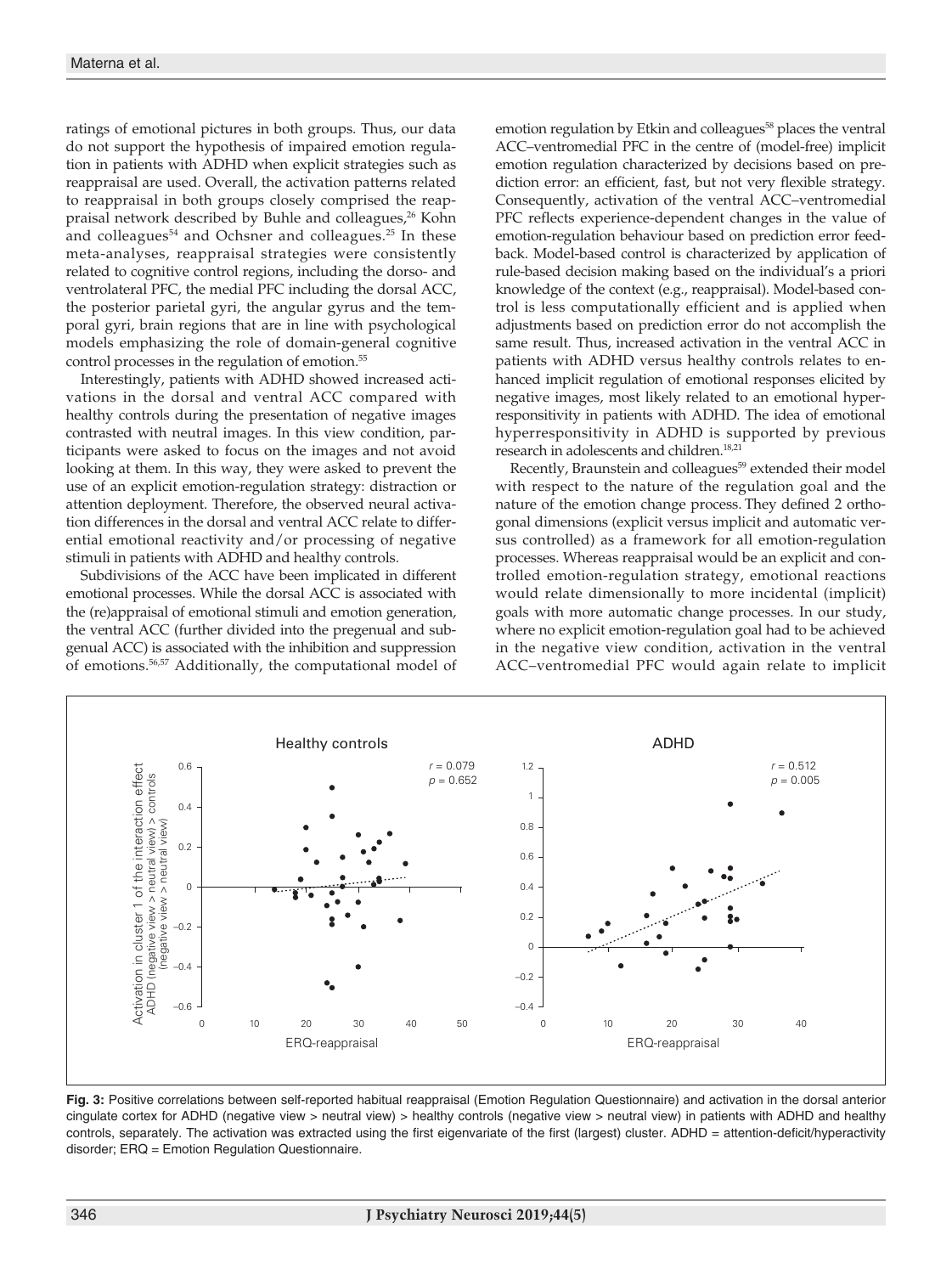emotion regulation, whereas activity in the dorsal ACC would account for the use of cognitive control mechanisms in implicit or explicit emotion regulation.

Another explanation for increased dorsal ACC activity while attending to negative stimuli might be that patients had more difficulty following the alternating instructions of "view" and "reappraise." Despite the fact that we used different colour coding for the 2 instructions to support a prompt reaction, impulsivity and impaired inhibition in patients with ADHD might have fortified reappraisal strategy expectations as the more demanding task. Nevertheless, this seems unlikely because on a behavioural level patients with ADHD and healthy controls did not differ in their negativity ratings of induced emotions by negative pictures.

In our study, we did not find increased amygdala activation in patients with ADHD, as would be expected for emotional hyperresponsitivity (e.g., seen in the study by Vetter and colleagues<sup>17</sup>). This might be explained by our block design; it may not have been sensitive to immediate amygdala activations, which usually decrease or habituate during presentation.

With respect to habitual emotion-regulation strategies, patients with ADHD and healthy controls differed significantly: in everyday life, people with ADHD use more suppression and healthy controls apply reappraisal more often. Expressive suppression is defined as hiding the expression of emotions when an emotional response has been induced. Thus, explicit instructions in an otherwise emotionally stable environment might have facilitated the application of reappraisal for ADHD patients in our study, a response that might not translate to emotion regulation in the real world, where emotional stimuli are often unexpected and induce rapid and habitual reactions. Interestingly, habitual reappraisal was positively correlated with ACC activation in patients with ADHD during the negative view condition. These data were in line with a previous study on habitual emotion regulation measured with the ERQ and PFC activation in healthy controls.<sup>60</sup> These authors found no correlation between suppression and PFC activation during a cognitive control paradigm, but a positive correlation between habitual reappraisal and dorsal ACC activity.

The present findings were consistent with the results of our electrophysiological study of emotion regulation, in which patients with ADHD exhibited increased frontal late positive potential amplitudes during passive viewing of negative images and during emotion regulation.23 Interestingly, compared with healthy controls, a subgroup of medicationnaive patients with ADHD exhibited larger centroparietal late positive potential amplitudes during reappraisal.

Taken together, both studies support the assumption that with explicit instructions to regulate emotions, patients with ADHD are quite competent and efficient in doing so. Both studies also support the proposition that emotional hyperresponsivity in ADHD patients induces stronger implicit emotion regulation.

#### *Limitations*

Some limitations of our study have to be considered. Participants were asked to withdraw from all stimulant medication at least 24 hours before scanning, which for the half-life of methylphenidate is a short time period. Also, we cannot rule out a long-term effect of stimulants. Unfortunately, the number of patients was too small to subdivide them into nevermedicated and medicated groups. Additionally, the applied reappraisal paradigm might not relate very closely to everyday emotional events, which often happen without foreknowledge and which might be much more emotionally touching and disturbing. Although it may be difficult because any situation in the scanner is artificial, other reappraisal designs should be developed. Additionally, we investigated only negative emotional regulation, but some data show that patients with ADHD also have difficulty regulating positive emotional responses.<sup>61</sup>

#### **Conclusion**

The present findings have several translational implications. First, when thoroughly instructed, patients with ADHD exhibited behavioural and neural correlates of reappraisal similar to these correlates in healthy controls, although they tend to use suppression as an emotion-regulation strategy more often. Consequently, reappraisal training might be a useful module in therapy, which would aid patients in overriding dysfunctional emotion-regulation strategies. Additionally, emotional hyperresponsitivity, as implied by our data and previous studies, should be included in psychoeducational approaches, because awareness might help patients develop better coping strategies for intense emotional situations or stimuli.

**Affiliations:** From the Department of Psychiatry, School of Medicine, University of Münster, Münster, Germany (Materna, Trieloff, Weber, Engell, Ohrmann); Clinical Psychology and Psychotherapy, Department of Psychology, University of Kiel, Kiel, Germany (Wiesner, Shushakova, Pedersen); the Institute for Psychology, University of Münster, Münster, Germany (Schubotz); and the Institute of Clinical Radiology, Medical Faculty, University of Münster, and University Hospital Münster, Münster, Germany (Bauer).

#### **Competing interests:** None declared.

**Funding:** This work was supported by the Deutsche Forschungsgemeinschaft (DFG, PE 1882/2-1). We acknowledge support from the Open Access Publication Fund of the University of Münster.

**Contributors:** L. Materna, J. Trieloff, J. Bauer, A. Pedersen and P. Ohrmann designed the study. L. Materna, A. Shushakova, J. Trieloff, J. Bauer, A. Pedersen and P. Ohrmann acquired the data, which L. Materna, C. Wiesner, A. Shushakova, N. Weber, A. Engell, R. Schubotz, J. Bauer, A. Pedersen and P. Ohrmann analyzed. L. Materna, C. Wiesner, A. Engell, J. Bauer, A. Pedersen and P. Ohrmann wrote the article, which all authors reviewed. All authors approved the final version to be published and can certify that no other individuals not listed as authors have made substantial contributions to the paper.

#### **References**

- 1. Faraone SV, Biedermann J, Mick E. The age-dependent decline of attention deficit hyperactivity disorder: a meta-analysis of followup studies. *Psychol Med* 2005;36:159.
- 2. Simon V, Czobor P, Bálint S, et al. Prevalence and correlates of adult attention-deficit hyperactivity disorder: meta-analysis. *Br J Psychiatry* 2009;194:204-11.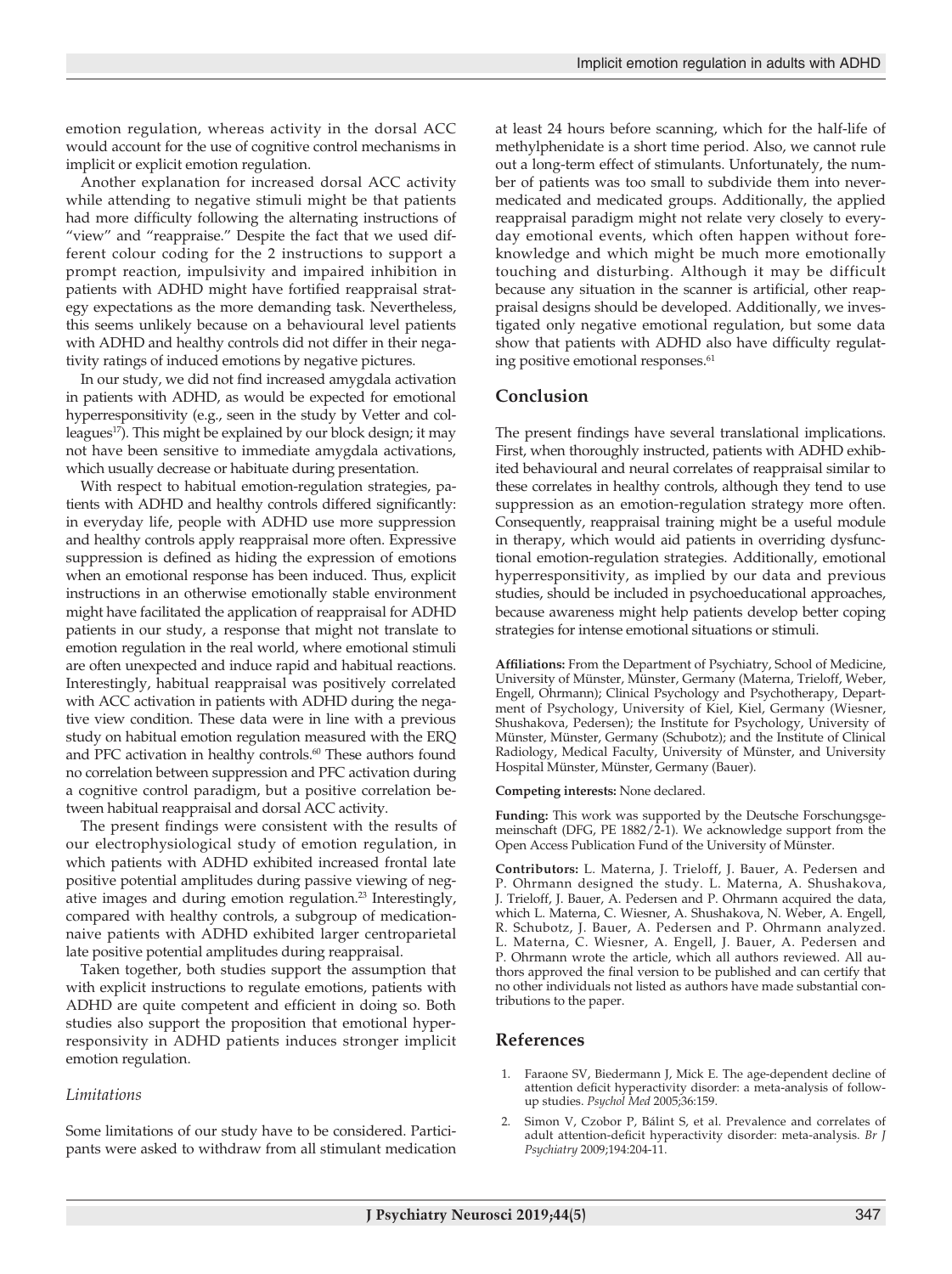- 3. Fayyad J, Sampson NA, Hwang I, et al. The descriptive epidemiology of DSM-IV adult ADHD in the World Health Organization World Mental Health Surveys. *Atten Defic Hyperact Disord* 2017;9:47-65.
- 4. Sobanski E, Brüggemann D, Alm B, et al. Psychiatric comorbidity and functional impairment in a clinically referred sample of adults with attention-deficit/hyperactivity disorder (ADHD). *Eur Arch Psychiatry Clin Neurosci* 2007;257:371-7.
- 5. Barbaresi WJ, Colligan RC, Weaver AL, et al. Mortality, ADHD, and psychosocial adversity in adults with childhood ADHD: a prospective study. *Pediatrics* 2013;131:637-44.
- 6. Corbisiero S, Stieglitz R-D, Retz W, et al. Is emotional dysregulation part of the psychopathology of ADHD in adults? *Atten Defic Hyperact Disord* 2013;5:83-92.
- 7. Surman CBH, Biederman J, Spencer T, et al. Understanding deficient emotional self-regulation in adults with attention deficit hyperactivity disorder: a controlled study. *Atten Defic Hyperact Disord* 2013;5:273-81.
- 8. Shaw P, Stringaris A, Nigg J, et al. Emotion dysregulation in attention deficit hyperactivity disorder. *Am J Psychiatry* 2014;171:276-93.
- 9. Barkley RA. Emotional dysregulation is a core component of ADHD. In: Barkley RA, Barkley RA, editors. *Attention-deficit hyperactivity disorder: a handbook for diagnosis and treatment* New York: Guilford Press; 2015: 81-115.
- 10. Bunford N, Evans SW, Wymbs F. ADHD and emotion dysregulation among children and adolescents. *Clin Child Fam Psychol Rev* 2015;18:185-217.
- Able SL, Johnston JA, Adler LA, et al. Functional and psychosocial impairment in adults with undiagnosed ADHD. *Psychol Med* 2007;37:97-107.
- 12. Corbisiero S, Mörstedt B, Bitto H, et al. Emotional dysregulation in adults with attention-deficit/hyperactivity disorder-validity, predictability, severity, and comorbidity. *J Clin Psychol* 2017;73:99-112.
- 13. Biederman J, Spencer TJ, Petty C, et al. Longitudinal course of deficient emotional self-regulation CBCL profile in youth with ADHD: prospective controlled study. *Neuropsychiatr Dis Treat* 2012; 8:267-76.
- 14. Petrovic P, Castellanos FX. Top-down dysregulation—from ADHD to emotional instability. *Front Behav Neurosci* 2016;10:70.
- 15. Nigg JT, Casey BJ. An integrative theory of attention-deficit/hyperactivity disorder based on the cognitive and affective neurosciences. *Dev Psychopathol* 2005;17:785-806.
- 16. Passarotti AM, Sweeney JA, Pavuluri MN. Emotion processing influences working memory circuits in pediatric bipolar disorder and attention-deficit/hyperactivity disorder. *J Am Acad Child Adolesc Psychiatry* 2010;49:1064-80.
- Vetter NC, Buse J, Backhausen LL, et al. Anterior insula hyperactivation in ADHD when faced with distracting negative stimuli. *Hum Brain Mapp* 2018;39:2972-86.
- 18. Posner J, Maia TV, Fair D, et al. The attenuation of dysfunctional emotional processing with stimulant medication: an fMRI study of adolescents with ADHD. *Psychiatry Res* 2011;193:151-60.
- 19. Passarotti AM, Sweeney JA, Pavuluri MN. Differential engagement of cognitive and affective neural systems in pediatric bipolar disorder and attention deficit hyperactivity disorder. *J Int Neuropsychol Soc* 2010;16:106-17.
- 20. Brotman MA, Rich BA, Guyer AE, et al. Amygdala activation during emotion processing of neutral faces in children with severe mood dysregulation versus ADHD or bipolar disorder. *Am J Psychiatry* 2010;167:61-9.
- 21. Posner J, Nagel BJ, Maia TV, et al. Abnormal amygdalar activation and connectivity in adolescents with attention-deficit/hyperactivity disorder. *J Am Acad Child Adolesc Psychiatry* 2011;50:828-837.e3.
- 22. McRae K, Gross JJ, Weber J, et al. The development of emotion regulation: an fMRI study of cognitive reappraisal in children, adolescents and young adults. *Soc Cogn Affect Neurosci* 2012;7:11-22.
- 23. Shushakova A, Ohrmann P, Pedersen A. Exploring deficient emotion regulation in adult ADHD: electrophysiological evidence. *Eur Arch Psychiatry Clin Neurosci* 2018;268:359-71.
- 24. Gross JJ. Antecedent- and response-focused emotion regulation: divergent consequences for experience, expression, and physiology. *J Pers Soc Psychol* 1998;74:224-37.
- 25. Ochsner KN, Silvers JA, Buhle JT. Functional imaging studies of emotion regulation: a synthetic review and evolving model of the cognitive control of emotion. *Ann N Y Acad Sci* 2012;1251:E1-24.
- 26. Buhle JT, Silvers JA, Wager TD, et al. Cognitive reappraisal of emotion: a meta-analysis of human neuroimaging studies. C*ereb Cortex* 2014;24:2981-90.
- 27. MacNamara A, Ochsner KN, Hajcak G. Previously reappraised: the lasting effect of description type on picture-elicited electrocortical activity. *Soc Cogn Affect Neurosci* 2011;6:348-58.
- 28. Szasz PL, Szentagotai A, Hofmann SG. Effects of emotion regulation strategies on smoking craving, attentional bias, and task persistence. *Behav Res Ther* 2012;50:333-40.
- 29. Ahn HM, Kim SA, Hwang IJ, et al. The effect of cognitive reappraisal on long-term emotional experience and emotional memory. *J Neuropsychol* 2015;9:64-76.
- 30. Gross JJ. The extended process model of emotion regulation: elaborations, applications, and future directions. *Psychol Inq* 2015;26:130-7.
- 31. Aldao A, Nolen-Hoeksema S, Schweizer S. Emotion-regulation strategies across psychopathology: a meta-analytic review. *Clin Psychol Rev* 2010;30:217-37.
- 32. Wager TD, Davidson ML, Hughes BL, et al. Neural mechanisms of emotion regulation: evidence for two independent prefrontalsubcortical pathways. *Neuron* 2008;59:1037-50.
- 33. Kessler RC, Adler L, Ames M, et al. The World Health Organization Adult ADHD Self-Report Scale (ASRS): a short screening scale for use in the general population. *Psychol Med* 2005;35:245-56.
- 34. Kooij JJS. *Adult ADHD. Diagnostic assessment and treatment.* 3rd ed. London: Springer; 2012.
- 35. Rösler M, Retz W, Retz-Junginger P, et al. Tools for the diagnosis of attention-deficit/hyperactivity disorder in adults. Self-rating behaviour questionnaire and diagnostic checklist. *Nervenarzt* 2004; 75:888-95.
- 36. Retz-Junginger P, Retz W, Blocher D, et al. Wender Utah Rating Scale (WURS-k): die deutsche Kurzform zur retrospektiven Erfassung des hyperkinetischen Syndroms bei Erwachsenen. *Nervenarzt* 2002;73:830-8.
- 37. Wittchen H-U, Fydrich T, Zaudig M, et al. *SKID: Strukturiertes Klinisches Interview für DSM-IV; Achse I und II. Achse II : Persönlichkeitsstörungen. SKID-II.* Göttingen: Hogrefe; 1997.
- 38. Wechsler D. *Wechsler adult intelligence scale–fourth edition (WAIS– IV) Deutsche version.* Frankfurt/Main: Pearson Assessment; 2008.
- 39. Moosbrugger H, Oehlschlägel J. *Frankfurter Aufmerksamkeits-Inventar 2: FAIR-2.* Bern: Huber; 2011.
- 40. Abler B, Kessler H. Emotion Regulation Questionnaire Eine Deutschsprachige Fassung des ERQ von Gross und John. *Diagnostica* 2009;55:144-52.
- 41. Berking M, Znoj H. Entwicklung und validierung eines Fragebogens zur standardisierten Selbsteinschätzung emotionaler Kompetenzen (SEK-27). *Z Psychiatr Psychol Psychother* 2008; 56:141-53.
- 42. Beck AT, Steer RA, Brown GK. *Manual for the Beck Depression Inventory-II.* San Antonio (TX): Psychological Corporation; 1996.
- 43. Lang PJ, Bradley MM, Cuthbert BN. *International affective picture system (IAPS): affective ratings of pictures and instruction manual. Technical report A-8.* Gainesville (FL): University of Florida; 2008.
- 44. Inquisit. Seattle (WA): Millisecond Software; 2010.
- 45. Eklund A, Nichols TE, Knutsson H. Cluster failure: why fMRI inferences for spatial extent have inflated false-positive rates. *Proc Natl Acad Sci U S A* 2016;113:7900-5.